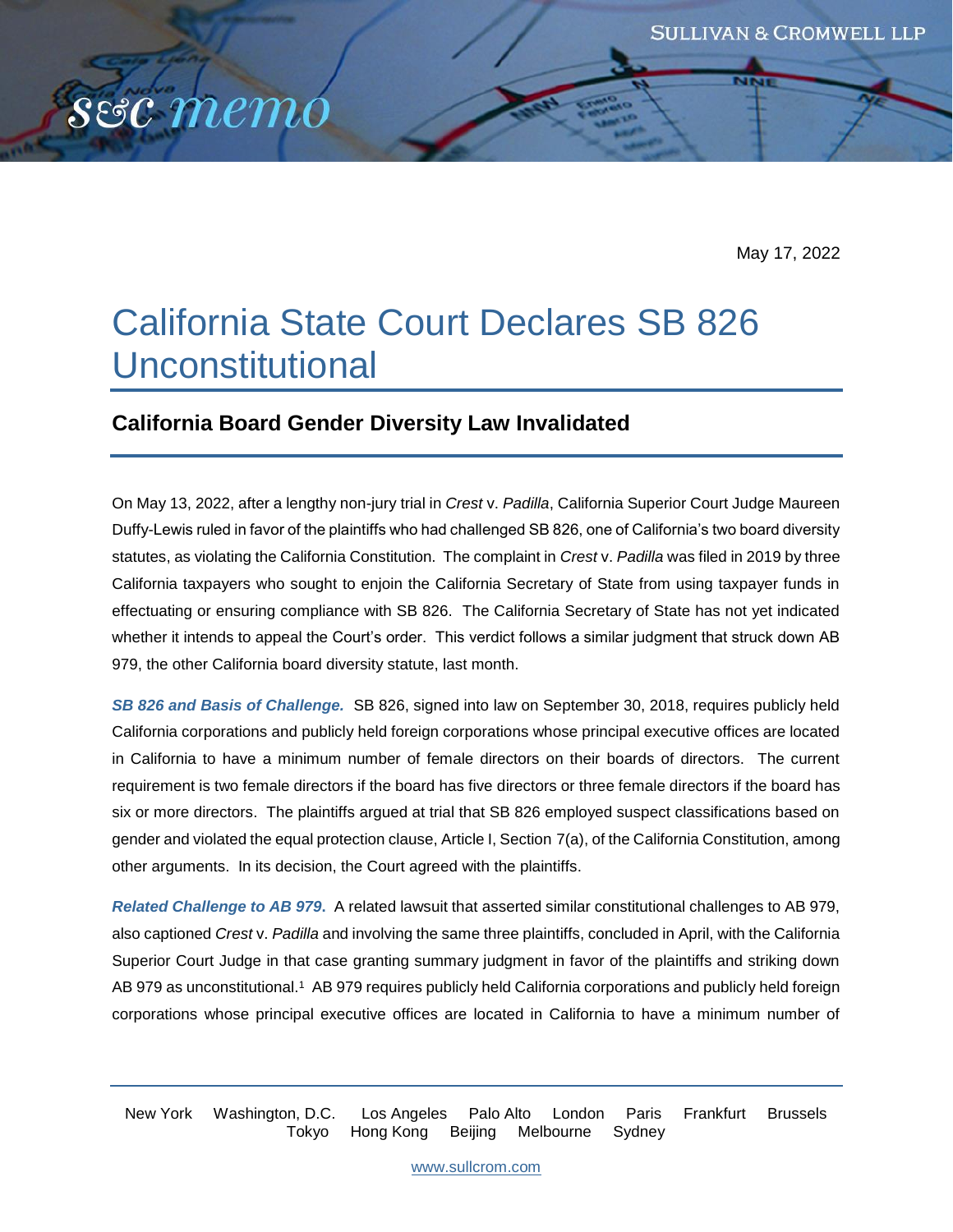# **SULLIVAN & CROMWELL LLP**

directors from "underrepresented communities," which includes racial minorities and members of the LGBTQ community, on their boards.<sup>2</sup>

*Gender Diversity on California Boards Moving Forward.* Notwithstanding the invalidation of both AB 826 and AB 979, board diversity continues to be a key area of focus for institutional investors.

\* \* \*

#### **ENDNOTES**

- <sup>1</sup> For a more complete review of *Crest* v. *Padilla*, see our memorandum of April 5, 2022, entitled [California State Court Declares AB 979 Unconstitutional.](https://www.sullcrom.com/files/upload/sc-publication-california-state-court-declares-ab-979-unconstitutional.pdf)
- <sup>2</sup> For a more complete review of AB 979, see our memorandum of October 1, 2020, entitled California [Expands Board Diversity Requirements.](https://www.sullcrom.com/files/upload/sc-publication-california-expands-diversity-requirements.pdf)

Copyright © Sullivan & Cromwell LLP 2022